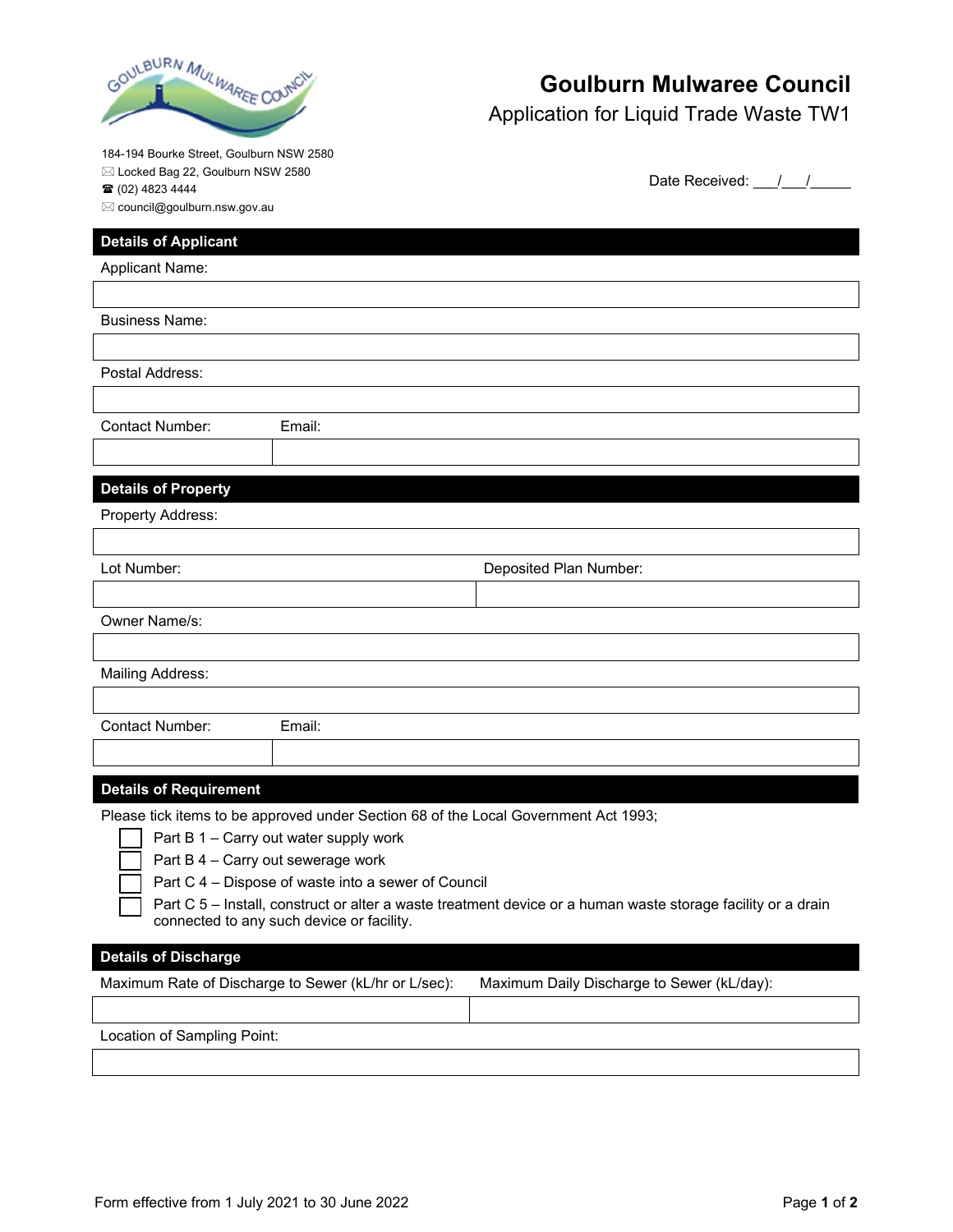

## **Goulburn Mulwaree Council**

Application for Liquid Trade Waste TW1

| Type of Device:                                                  | Size/Flow Rate:                                                                                                   |       |  |  |
|------------------------------------------------------------------|-------------------------------------------------------------------------------------------------------------------|-------|--|--|
|                                                                  |                                                                                                                   |       |  |  |
| Existing/Proposed Cleaning Schedule and Name of Contractor Used: |                                                                                                                   |       |  |  |
|                                                                  |                                                                                                                   |       |  |  |
| <b>Conditions of Service</b>                                     |                                                                                                                   |       |  |  |
| Application to be accompanied by a site plan showing:            |                                                                                                                   |       |  |  |
| the generation of liquid trade waste;                            | Details and locations of all processes, chemical storage areas, tanks, pits and apparatus associated with         |       |  |  |
| facilities;                                                      | Details, location, capacity/dimensions, material of construction and lining of the proposed treatment             |       |  |  |
|                                                                  | Details of pipes, floor drainage conveying the effluent; and                                                      |       |  |  |
| Stormwater drainage plan.                                        |                                                                                                                   |       |  |  |
|                                                                  | Additional trade waste application forms, which relate to your type of business activities will also be required; |       |  |  |
|                                                                  | Commercial retail food preparation activities - Complete and attach form TW2                                      |       |  |  |
|                                                                  | Other commercial activities - Complete and attach as appropriate from forms TW3 - TW5                             |       |  |  |
| Other activities - Complete and attach form TW6                  |                                                                                                                   |       |  |  |
| applicant is a director/owner of the company/business.           | If the property is owned in a company/business name, an ASIC statement must be provided to prove that the         |       |  |  |
| $\bullet$<br>person authorised for the purpose by a Minister.    | If the Crown is the owner of the land, the application may be made by or with the consent of a Minister or a      |       |  |  |
|                                                                  | I understand and accept the conditions as specified by the Goulburn Mulwaree Council.                             |       |  |  |
| <b>Consent of Owner/s</b>                                        |                                                                                                                   |       |  |  |
| Names of ALL Owners:                                             | Signature of ALL Owners:                                                                                          | Date: |  |  |
|                                                                  |                                                                                                                   |       |  |  |
|                                                                  |                                                                                                                   |       |  |  |
| <b>Consent of Applicant</b>                                      |                                                                                                                   |       |  |  |
|                                                                  |                                                                                                                   |       |  |  |

Applicant Name: Case of the Signature: Case of the Signature: Case of the Date: Date: Date: Date: Council collects personal information only for a lawful purpose that is directly related to Council's functions and activities. Council is required under

the Privacy & Personal Information Protection Act 1998 (PPIPA) to collect, maintain & use your personal information in accordance with the Privacy Principles & other relevant requirements of the PPIPA. For further information or clarification please contact Council's Privacy Officer or refer to Council's Privacy Management Policy at www.goulburn.nsw.gov.au

| <b>Office Use Only</b>    |          |                 |               |           |                                |
|---------------------------|----------|-----------------|---------------|-----------|--------------------------------|
| Fee 2021/22:              |          | Receipt Number: | Receipt Date: | Initials: | <b>LTW Application Number:</b> |
| New Application           | \$385.00 |                 |               |           |                                |
| <b>Existing Facility</b>  | \$200.00 |                 |               |           |                                |
| Renewal of Application    | \$200.00 |                 |               |           |                                |
| Amendments to Application | \$225.00 |                 |               |           |                                |